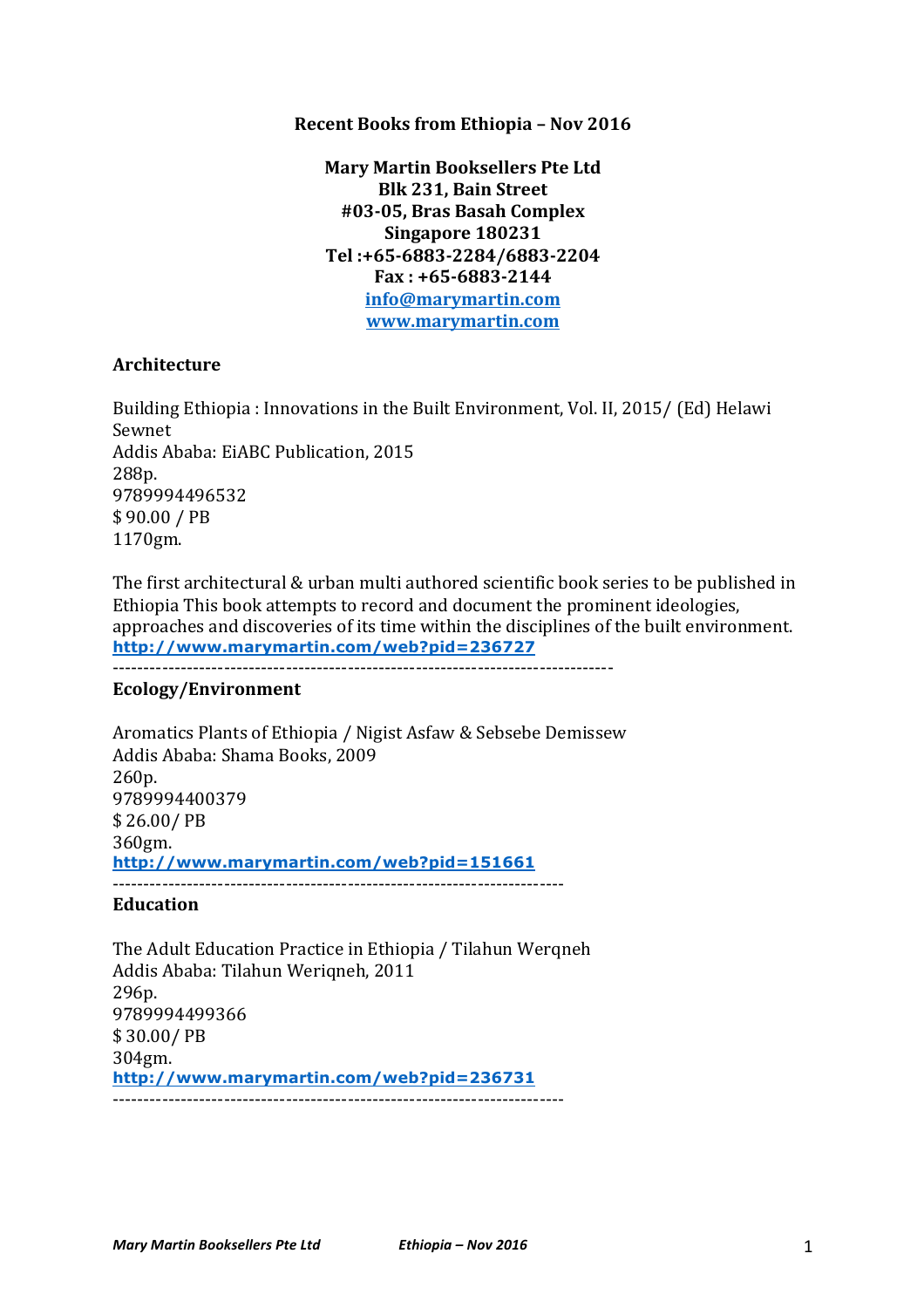## **General**

Jahug, Vol. 1 Edition 2 : By Order of The Nyahbinghi In Exaltation of JAH Rasfatari of RAS TAFARI 23 Jul 1892 - 23 Jul 1992 / C. Gayle Y. Gayle London, UK: Repatriation Productions, 1991/1995 Centenary Edition 40p. \$ 10.00/ PB 33gm. **http://www.marymartin.com/web?pid=236732** ------------------------------------------------------------------------- Jahug, Vol. 5 : Alpha and Omega / C. Gayle London, UK: Congo Call Production, 1995 48p. \$10.00/PB 98gm. **http://www.marymartin.com/web?pid=236736** ------------------------------------------------------------------------- Jahug, Vol. 6 : RASTAFARI, The Way Forward / Bongo Carl London, UK: Repatriation Productions, 1995 48p. \$ 10.00/ PB 108gm.

**http://www.marymartin.com/web?pid=236738** -------------------------------------------------------------------------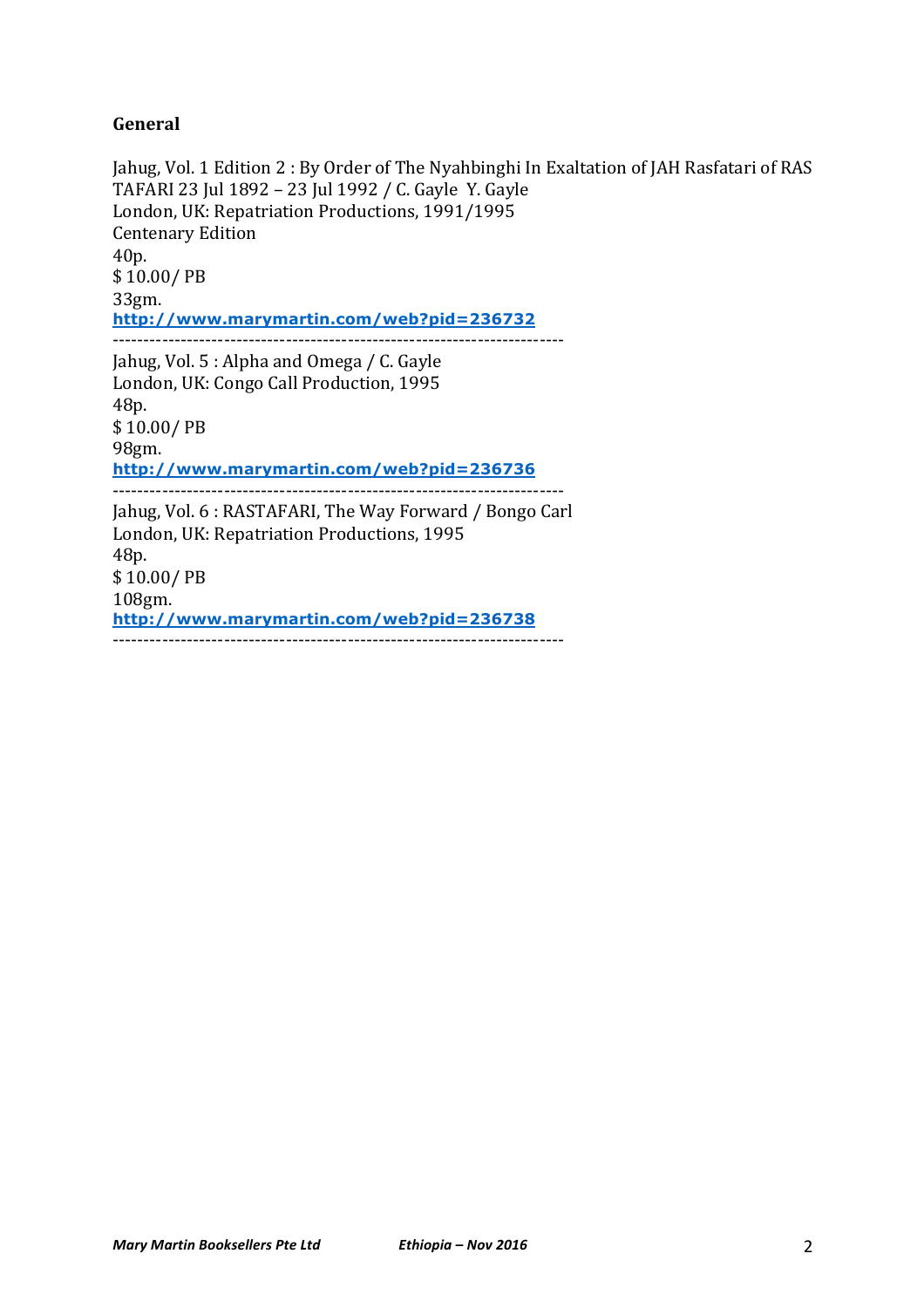# **History**

The Oromo and the Christian Kingdom of Ethiopia, 1300 – 1700 / (Author) Mohammed Hassen Suffolk, England/NY, USA: James Currey (Boydell & Brewer Ltd) and Boydell & Brewer Inc., 2015 xxii, 380p. Includes Index ; Bibliography 9781847011176 Eastern Africa Series \$ 80.00/ HB 514gm.

This revisionary account of the Oromo people and the Christian kingdom of Ethiopia transforms our perception of the country's development, rebutting the common depiction of the Oromo as no more than a destructive force and demonstrating their significant role in shaping the course of Ethiopian history.

Tracing the early history of the Oromo as part of the Cushitic language speaking family of peoples, it establishes that they were neither foreigners nor newcomers to Ethiopia, but have been an integral part of the indigenous population since at least the first half of the 14th century. The massive 16th-century pastoral Oromo population movement revolutionized relations between the Christians and the Oromo. During the long process of assimilation that followed, with periods of both war and peace in central and southern Ethiopia, Oromo society was able to absorb and assimilate Cushitic and Semitic language speakers and Oromize them through the open, democratic and egalitarian Gada system; while in northern Ethiopia the Oromo themselves were absorbed into Christian Amhara society.

**http://www.marymartin.com/web?pid=236744** ------------------------------------------------------------------------------

Yacob Wolde-Mariam : Brief Autobiography and Selected Articles Addis Ababa: Artistic Printing Enterprise, 2003 228p. \$ 22.00 / PB 216gm. **http://www.marymartin.com/web?pid=236746** ------------------------------------------------------------------------------

A Comprehensive Guide to Harar and Surroundings / Gian Paolo Chiari Addis Ababa: Arada Books, 2015 256p. Includes Index 9789994486663 Arada Guides Series \$ 35.00 / PB 398gm. **http://www.marymartin.com/web?pid=236747** ------------------------------------------------------------------------------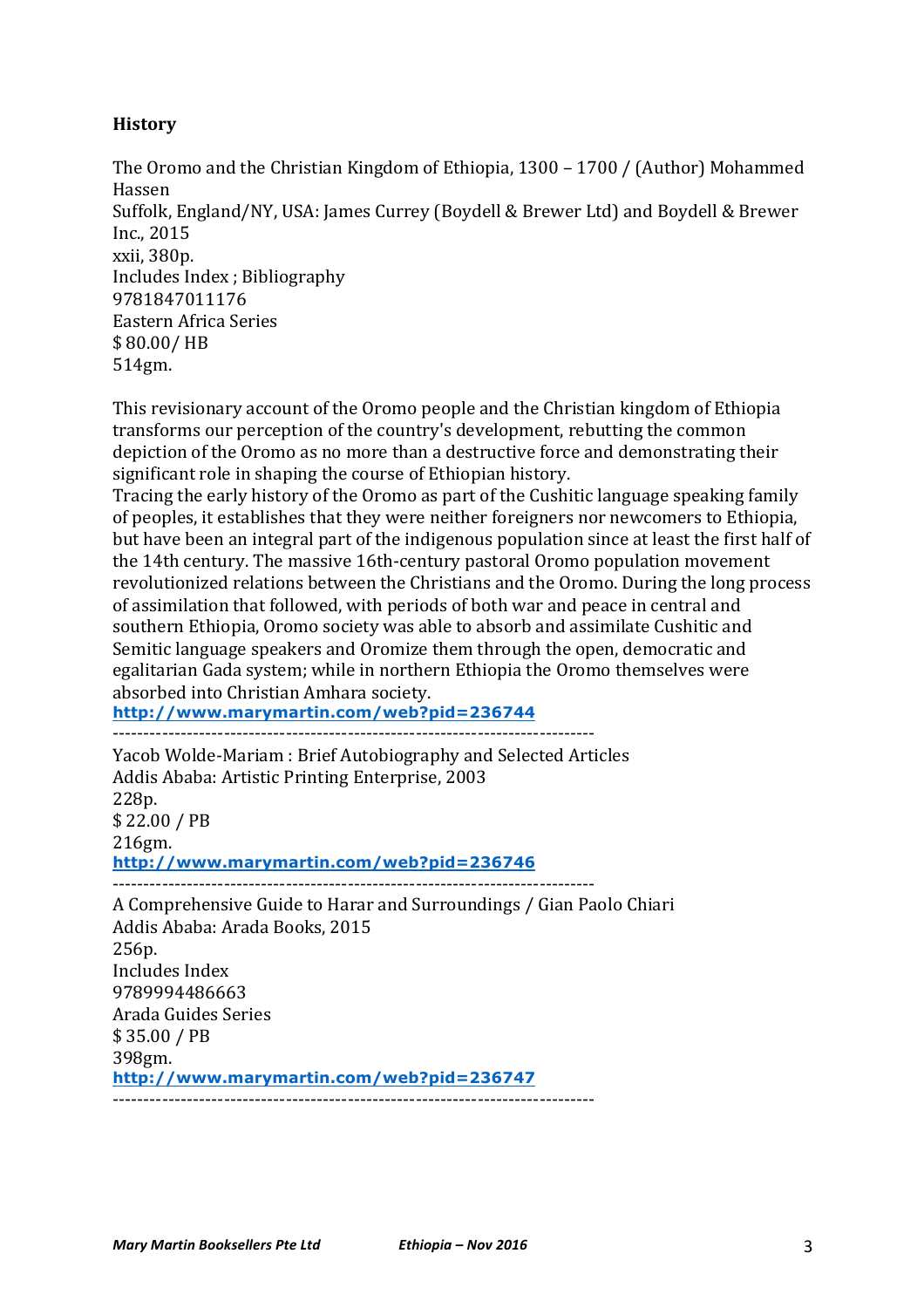Mine to Win / Hiwot Teffera Addis Ababa: Hiwot Teffera, 2016 viii. 206p. \$ 25.00 / PB 334gm.

Autobiographical **http://www.marymartin.com/web?pid=236749** ------------------------------------------------------------------------------

Demystifying The History of The Nile River / Wuhibegezer Ferede Addis Ababa: Mega Publishing Enterprise, 2016 160p. \$ 20.00 / PB 160gm. **http://www.marymartin.com/web?pid=236751** ------------------------------------------------------------------------------

In Ethiopia / Bernd Bierbaum Norderstedt, Germany: Books on Demand GmbH, 2011(English edition, revised & Updated) 100p. 9783844858846 \$ 15.00/ PB 120gm.

Travel Book **http://www.marymartin.com/web?pid=236754** ------------------------------------------------------------------------------

**Law**

Ethiopian Bar Review : 50<sup>th</sup> Year Golden Jubilee Special Edition, Vol. 5, No. 1, February 2016 / (Chief Ed) Dr. Getachew Assefa Addis Ababa: Ethiopian Bar Association, 2016 (Published twice annually) ix, 210p. In English and Amharic \$ 30.00 / PB 362gm. **http://www.marymartin.com/web?pid=231985** ------------------------------------------------------------------------------

## **Literature**

Deha - Adeg : A Six Act Musical Play / Ayalneh Mulatu Abeje Addis Ababa: Ayalneh Mulatu Abeje, 2009 102p. \$ 10.00 / PB 100gm. **http://www.marymartin.com/web?pid=236756** ------------------------------------------------------------------------------